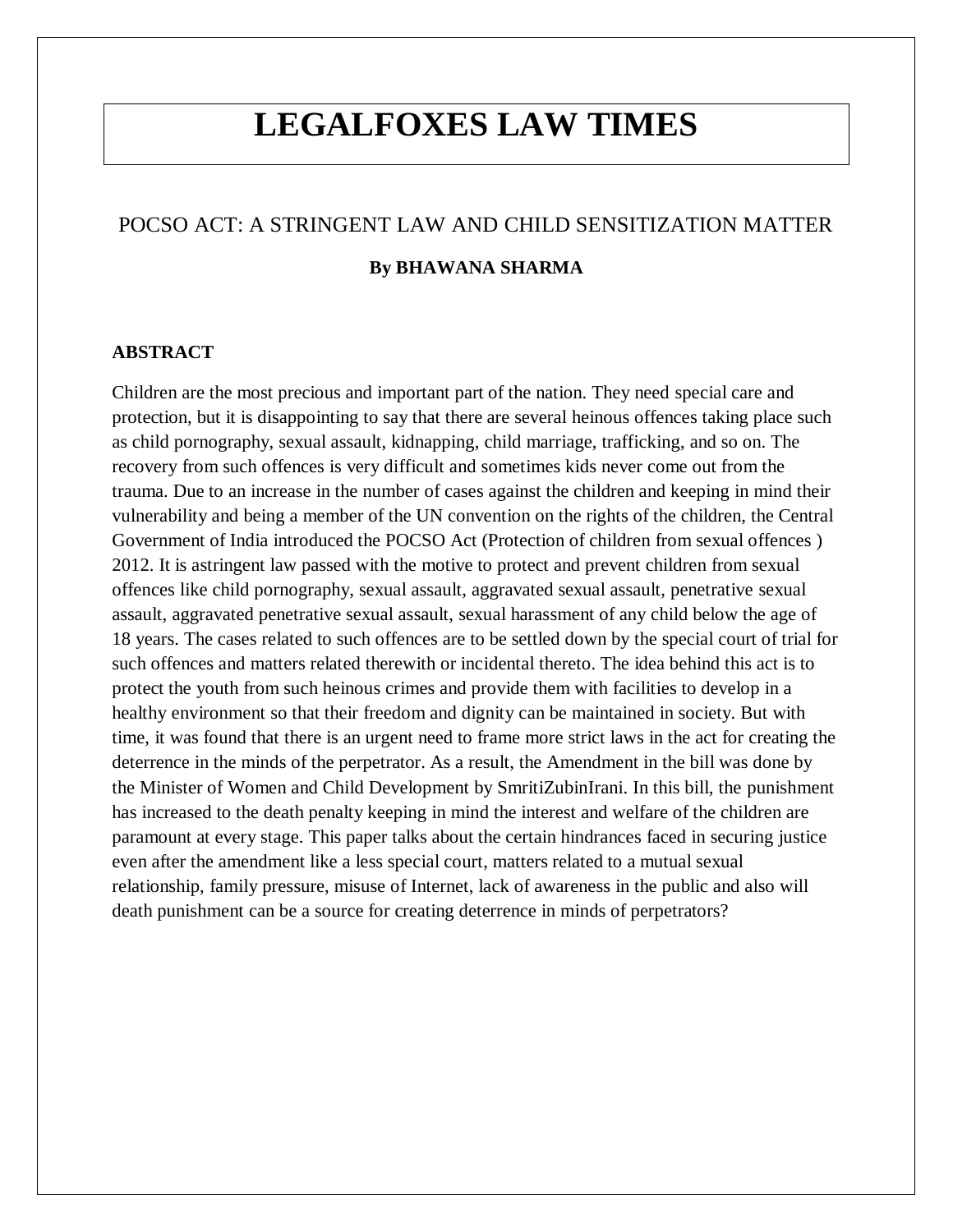### **INTRODUCTION**

Children are the most valuable and predominant part of society. They perform a significant role and are the future of any nation. They are the blessings of God and the symbol of love, innocence, and happiness in the world. But it is sorrowful that the children are facing lots of exploitation in the society such as child labour, child sexual assault, child sexual harassment, child marriage, trafficking, kidnapping, etc. these offences not only hamper the development of the children but also traumatize the child for a long period. In the 20th century, it was observed that the children are going through various injustice, harshness, and vulnerability. Children are the most sensitive and frail part of any country which needs to be protected by the elder members of the society. And to provide them all the rights just like an adult citizen, the Geneva declaration on the rights of the child was drafted in the year 1924 by EglantyneJebb. In which the fundamental rights of the children are summarized into five main points. The document deals with the well-being of children and recognized their right to relief, assistance, protection, and development. In the year 1946 UN introduced UNICEF (United Nations Children's Emergency Fund) to provide relief to the mothers and children affected by world war-II. The main motive is to promote the health, well-being, and development of the children. It is the most famous and worldwide spread social welfare organization. Later on, in 1959 UN adopted Declaration of the rights of the child and in the year 1966 UN members promised to provide equal rights and opportunities to the children. And finally, in the year 1989, the convention on the rights of the child was formed to prevent and protect the children from all kinds of offences and also to provide them all rights and facilities for their growth and development. The convention on the rights of the child is the widest ratified and rapid treaty followed by 194 countries as "state parties".

According to the World Health Organization (WHO), child abuse is physical and emotional illtreatment, negligence, sexual abuse, and exploitation <sup>1</sup>World Health Organization. WHO in collaboration with the members of states and other partners is planning to monitor, maintain electronic information systems, develop, and implement evidence-based prevention strategies for addressing violence against the child. Child abuse is a hindrance for the child as well as for the developing and developed countries. The United States of America passed the Child Abuse Prevention and Treatment Act (CAPTA) 1988 for providing child protective services and prevents serious injuries to children along with the concept of mandatory reporting. India being a state party member of UNCRC is still facing a problem of child abuse and has reached the epidemic proportion. Keeping in mind the interest of the children the POCSO Act (Protection of children from sexual offences) 2012 was introduced on 14th November 2012.

### **POCSO ACT 2012**

 $\overline{a}$ 

1World Health Organization, "http://www.who.int/topics/childabuse/en/2007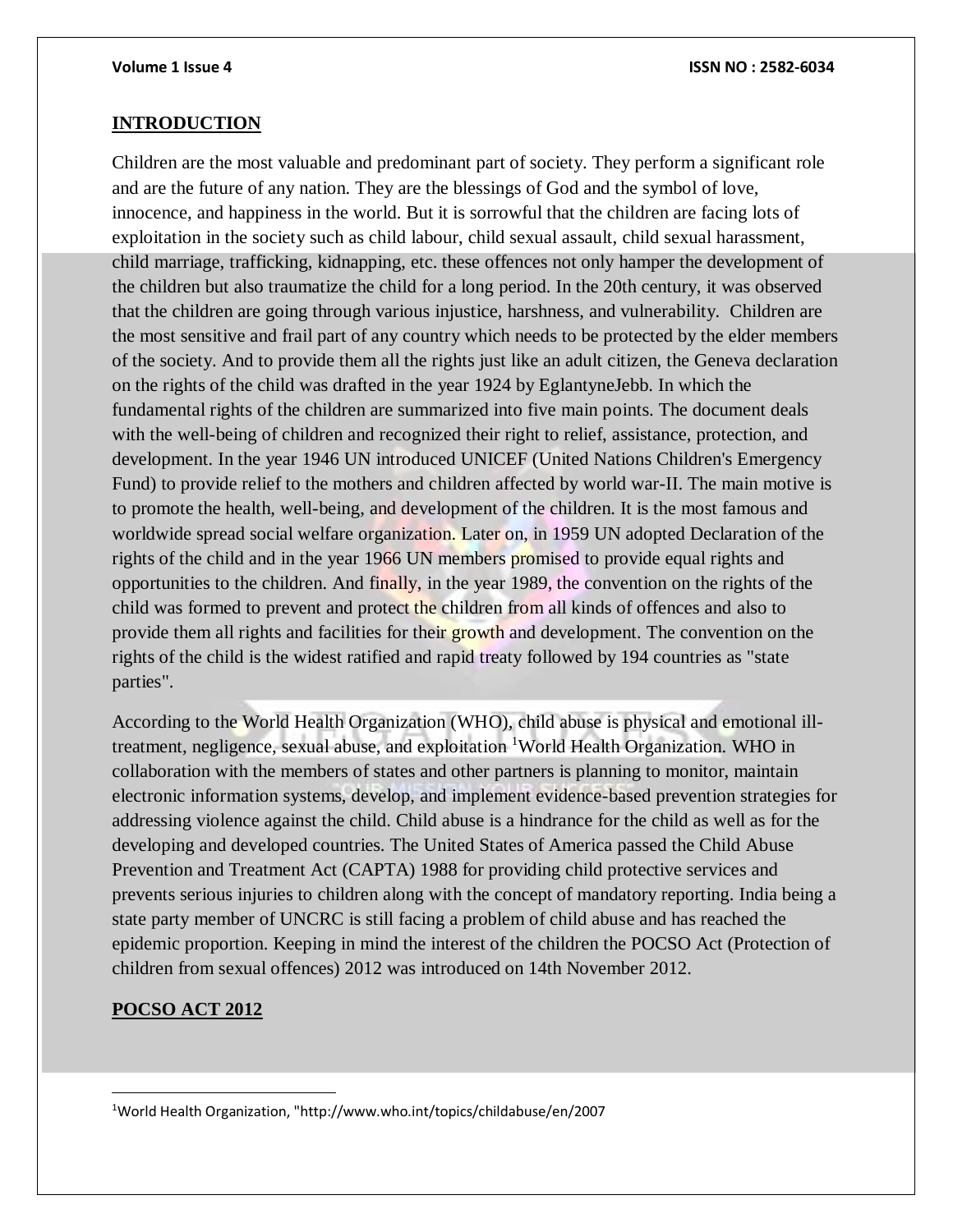### **Volume 1 Issue 4 ISSN NO : 2582-6034**

This Act was created to prevent and protect children from sexual offences and provide them a child-friendly environment. It is specific legislation applicable to whole India (including  $J\&K$ )<sup>2</sup> The word "except the state of Jammu and Kashmir" omitted by act 34 of 2019 Ss.95, 96 and schedule V ( w.e.f. 31.10.19) and has 46 provisions as a result the scope of reporting has been expanded. The Act has described sexual offences like penetrative sexual assault<sup>3</sup>, aggravated penetrative sexual assault<sup>4</sup>, sexual assault<sup>5</sup>, aggravated sexual assault<sup>6</sup>, sexual harassment<sup>7</sup> and pornography <sup>8</sup>

POCSO Act is a comprehensive and stringent law framed to provide justice to the children against the sexual offences by providing them a healthy and friendly environment, recording of evidence, investigation and speedy trial with the help of the special court. The Act is genderneutral and covers all the children below the age of 18 years. Earlier, the cases of sexual offences against children were dealt with under the Indian Penal Code. Comparing to IPC<sup>9</sup>, POCSO has safeguarded more as it guarantees victims immediate compensation, an in-camera trial along with anonymity. The victim is kept hidden from the accused and his identity will be kept secret until there is an interest of the children. The Act also punishes the accused with imprisonment of 3yrs, imprisonment of life, fine, with or without depending upon the severity of the crime.

Central and state must make provisions for the development of the children. But it was observed that after the POCSO Act 2012, the cases are increasing. Many cases came to light such as the Kathua rape case<sup>10</sup> and the Unnao rape case where the victim was a minor. The minister of women and child development SmritiIrani stated that in 2016 total of 36,022 cases were registered under the POCSO Act. The cases registered increased by 0.2% in 2015 over 2014, also by 4.4% in 2016 over 2015.

According to the data of NCRB<sup>11</sup>, 109 children are sexually abused every day in India in 2018. The cases reported in 2017 were 32,608 while in 2018 it was 39,827 under the POCSO Act. The highest number of child rape cases was observed in Maharashtra at 2,832 followed by Uttar Pradesh and Tamil Nadu at 2,023 and 1,457 respectively. As per the NCRB data, the crime against children has increased six times more from 2008 to 2018. The major crime against the children in 2018 was abduction and kidnapping which was at 44.2% followed by the POCSO

 $\overline{a}$ 

<sup>&</sup>lt;sup>2</sup> The word "except the state of Jammu and Kashmir" omitted by act 34 of 2019 Ss.95, 96 and schedule V (w.e.f. 31.10.19)

<sup>&</sup>lt;sup>3</sup> The Protection Of Children From Sexual offences Act 2012 (32 of 2012) s.7

<sup>4</sup> Protection Of Children From Sexual Offences Act 2012 (32 of 2012) s.5

<sup>5</sup> The Protection Of Children From Sexual offences Act 2012 (32 of 2012) s.7

<sup>6</sup> Protection Of Children From Sexual Offences Act 2012(32 of 2012) s.9

<sup>7</sup> Protection Of Children From Sexual Offences Act 2012 (32 of 2012) s.11

<sup>8</sup> The Protection Of Children From Sexual Offences Act 2012 (32 of 2012) s.13

<sup>&</sup>lt;sup>9</sup>The Indian Penal code (45 of 1860)

<sup>10</sup>Mohd. Akhtar v.s State Of Jammu & Kashmir, ( 2018) 5SCC 497

<sup>11</sup>The National Crime Record Bureau 2018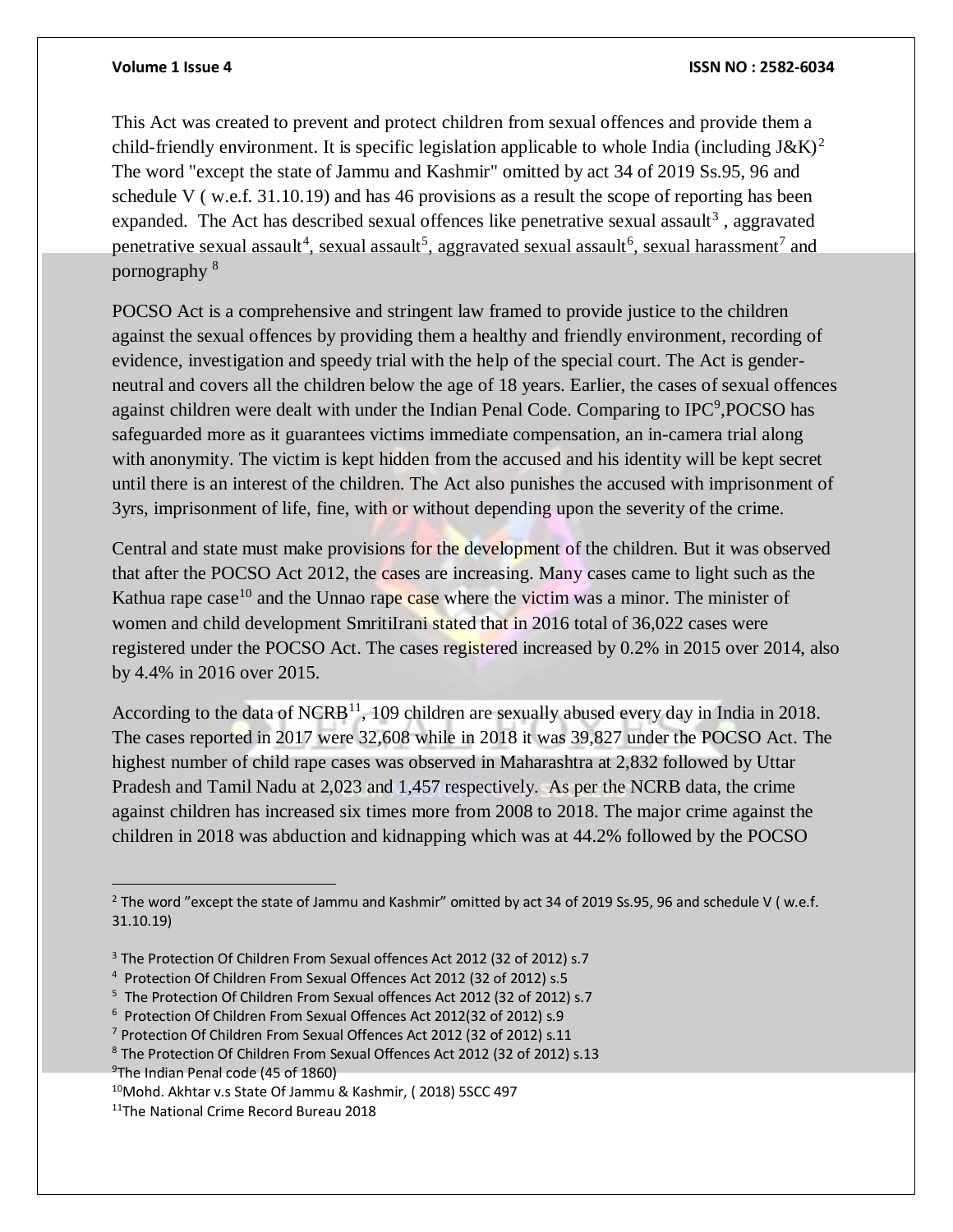### **Volume 1 Issue 4 ISSN NO : 2582-6034**

cases which accounted for 34.7% in the data. In, 2018 there were 781 cases registered on child pornography or storage of pornographic material which was double of 2017 by 331. The reports also mentioned that the cases of sexual harassment in shelter homes for women and children have increased by 30% from 544 cases recorded in 2017 to 707 in 2018 Press Trust Of India, "109 children sexually abused every day in India in  $2018^{12}$ : NCRB", India Today, January 16, 2020.State wise segregation reveals that 51% of crimes against the children are reported from Uttar Pradesh, Madhya Pradesh, Maharashtra, Delhi, and Bihar.

"The increase in the number of crimes against the children are extremely alarming, it also suggests an increasing trend in filing the case which shows the positive sign as it reflects people's beliefs and faith in the judiciary system", said PritiMahara, Director of Policy Research and Advocacy at CRY. The graphical representation of three years shows the total cases registered and disposed of in that particular year, are given below (Picture 1).

Inthe give picture it is clearly showing that the cases registered are more in comparison with the disposed one.



l  $12$  Press Trust Of India, "109 children sexually abused every day in India in 2018: NCRB", India Today, January 16, 2020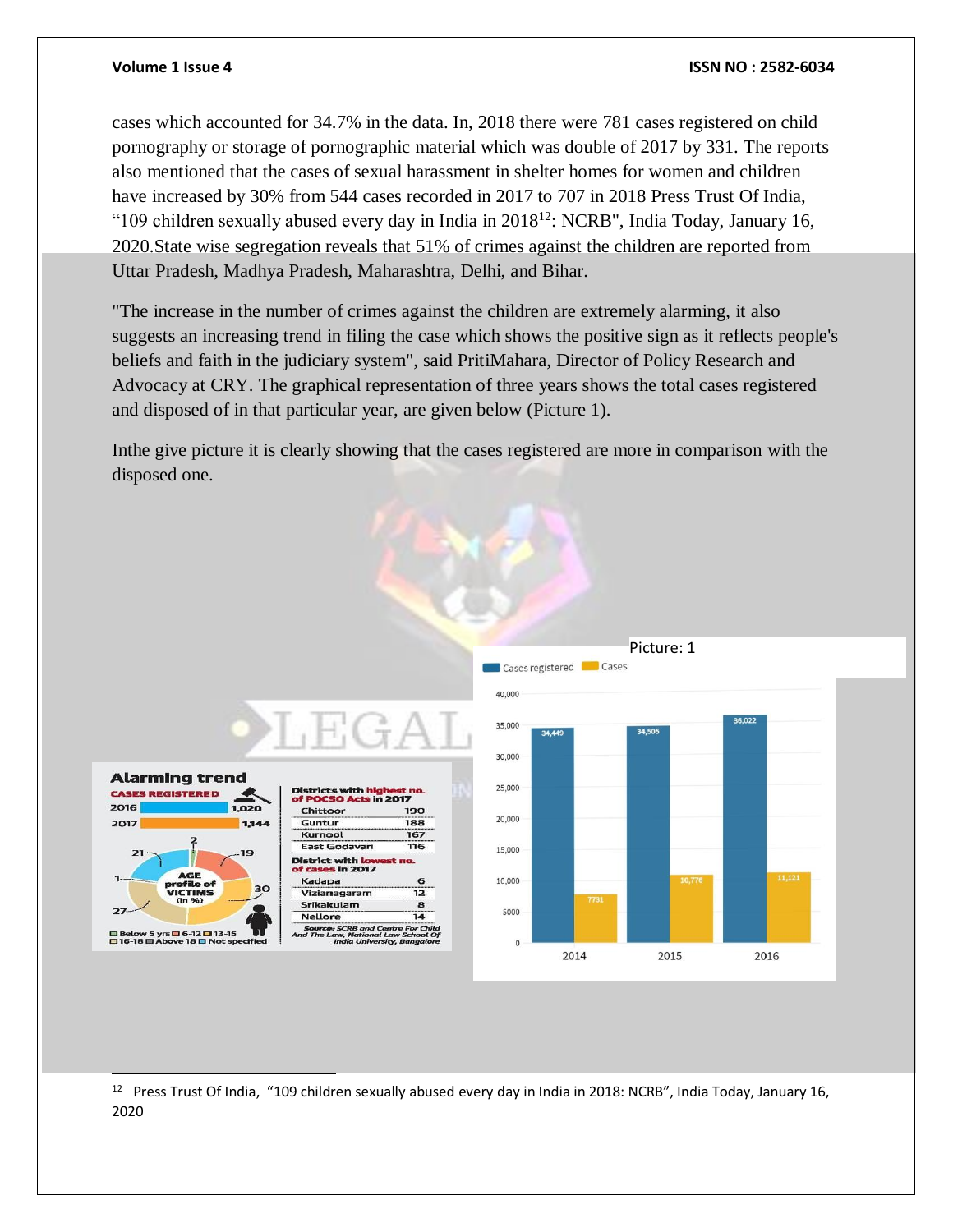The following graph shows the number of cases pending under POCSO act 2012 in 2016 (Figure





2).The picture reveals that Maharashtra come in the top position followed by UP and MP

### **POCSO (AMENDMENT) BILL 2019**

 $\overline{a}$ 

To combat increasing cases of child sex abuse the protection of children from sexual offences, POCSO (Amendment) Bill 2019 was introduced by SmritiIrani on July, 18<sup>13</sup>. The intention is to protect the interest of the children in times of distress and to safeguard their dignity. The bill has imposed harsh punishment in the POCSO Act 2012 against the perpetrators. It has increased the punishment from seven years to ten years, imprisonment of life, the death penalty for the rape of a child below 12 years, and also imposes fines to curb child pornography. In the Amendment  $2019$  Bill<sup>14</sup>, the words "sectarian violence" or "communal" have been removed and are replaced with "violence during a natural calamity or in a similar situations". The Bill justified the central punishment by referring to the judgments pronounced by Supreme Court in Machhi Singh and Devender Pal Singh<sup>15</sup>in which court has clearly stated that the death penalty can be imposed in rarest of rare cases. The intention behind the bill is to create a deterrence effect on the perpetrators and to provide an environment of "zero tolerance". SmritiIrani cited a report of NCRB from 2016 for indicating an increase in the number of cases under the Act in the percentage form. The cases increased are by 44.7% in 2013 over 2012, 178.6% in 2014 over 2013 and there is no fall in the number of cases thereafter. She also stated

<sup>13</sup>India Today Web Desk, "what is POCSO (Amendment) bill 2019?", India Today, September 4 2019 <sup>14</sup>The Protection of Children From Sexual offences Act 2012(32 of 2012), s.2; s.4; s.5; s.6; s.9; s.14; s.15; s.34; s.42; s.45

<sup>&</sup>lt;sup>15</sup>Anubhav Kumar, "A point to ponder over in the POCSO bill", The Hindu, August 12 2019 Machhisingh and others v.s state of Punjab 1983 AIR 957, 1983 SCR(3)413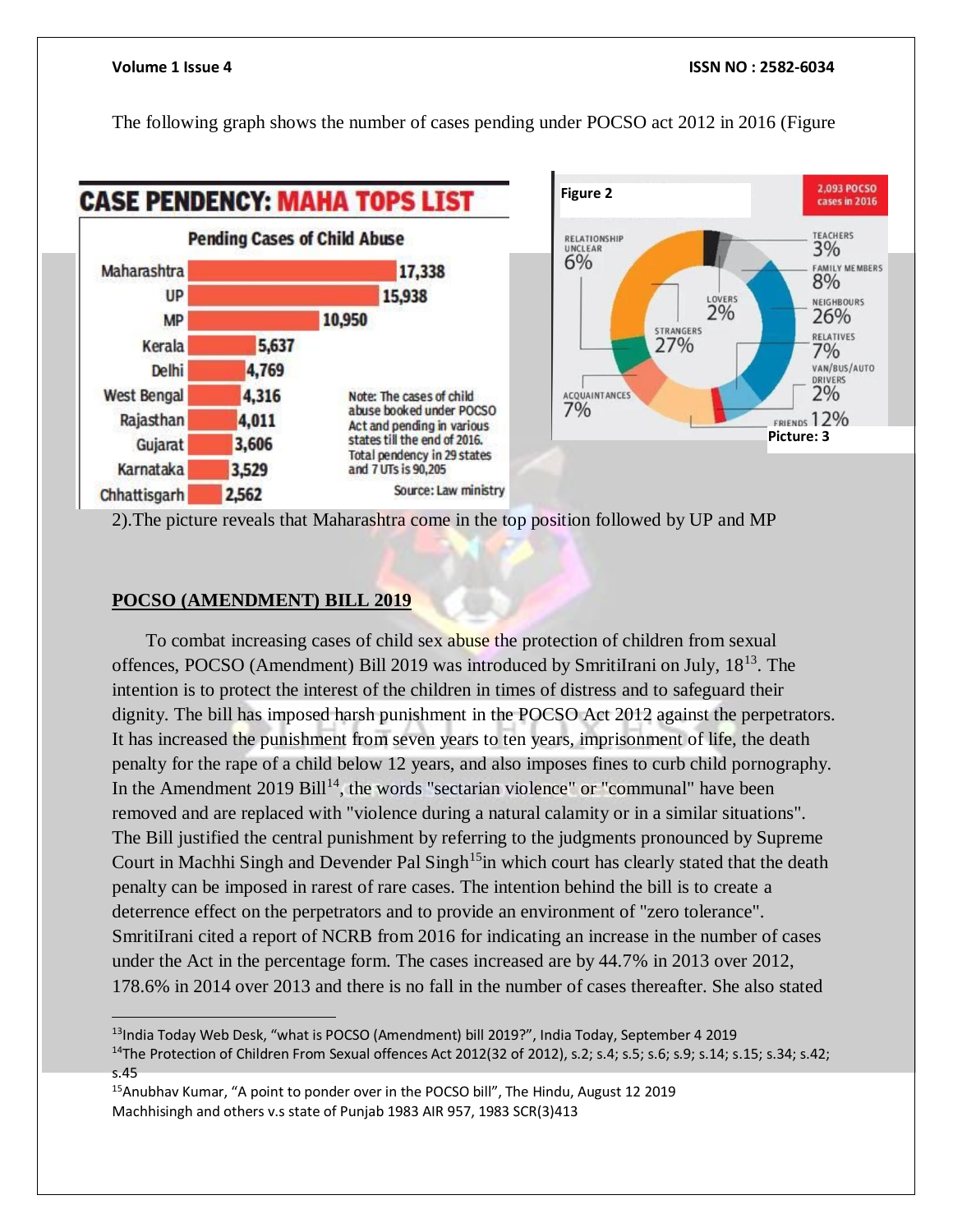that there is an urgent need to take more stringent measures against child sexual abuse. And the government is working to create 1023 fast track courts under the Nirbhaya Fund so that the speedy justice could be delivered.

The Amendment has defined child pornography, punishment for using a child for pornographic motive, and storage of pornographic material for commercial purposes. But still, the problem arises and the only solution to get justice is by making Amendments in the law. Although Ms. Jaya Bachchan in an emotionally charged speech stated that "only Amendments will not solve the problem and time-bound investigation was crucial along with prosecution and proportionate compensation. Also, we are looming on a cultural crisis so if laws were executed well, the scenario would have been different" <sup>16</sup>

**.** Many other problems need to be taken into consideration apart from making changes in the Act.

The following table1 shows the total number of cases reported in all the states and union territories of 2014-17

| S.NO | <b>STATE/UT</b>    | 2014  | 2015  | 2016   | 2017   |
|------|--------------------|-------|-------|--------|--------|
|      | <b>STATE</b>       | 79758 | 84189 | 98344  | 120651 |
|      | <b>UNION</b>       | 9665  | 9983  | 8614   | 8381   |
|      | <b>TERRITORIES</b> |       |       |        |        |
|      | <b>TOTAL</b>       | 89423 | 94172 | 106958 | 129032 |

**TABLE1**

## **MISUSE OF INTERNET**

l

The Internet is a very essential ingredient for the development of the country. But at the same time, there has been a growth in cybercrimes like stalking, morphing of an image, child pornography, and bullying. This is a new form of child abuse by the advancement of technology. In India, around 134 million children have smartphones with fast internet. The Internet has provided opportunities for accessing important material, but at the same time, it is influencing the children to watch the wrong things. The consumption of child pornography during the lockdown period has gone up by  $95\%^{17}$ . As per the online data monitoring website, it was found that the demand for the search of "child porn", "sexy child", and teen sex videos has increased. The survey in 100 cities was conducted by the India Child Protection Fund (ICPF) and found that on an average of 5 million downloads per month was done in December 2019. The ICPF was set up in January 2020 to fund NGOs for curbing the exploitation of children. The child victim of cybercrime can lodge their complaint at POCSO e-Box.

<sup>16</sup>PTI, "Rajya Sabha passed POCSO (Amendment) bill, 2019", The Hindu , July 24 2019

<sup>17</sup>Special Correspondent, "Coronovirus lockdown| 'Online child porn traffic rises by 95%"", The Hindu, April 13 2020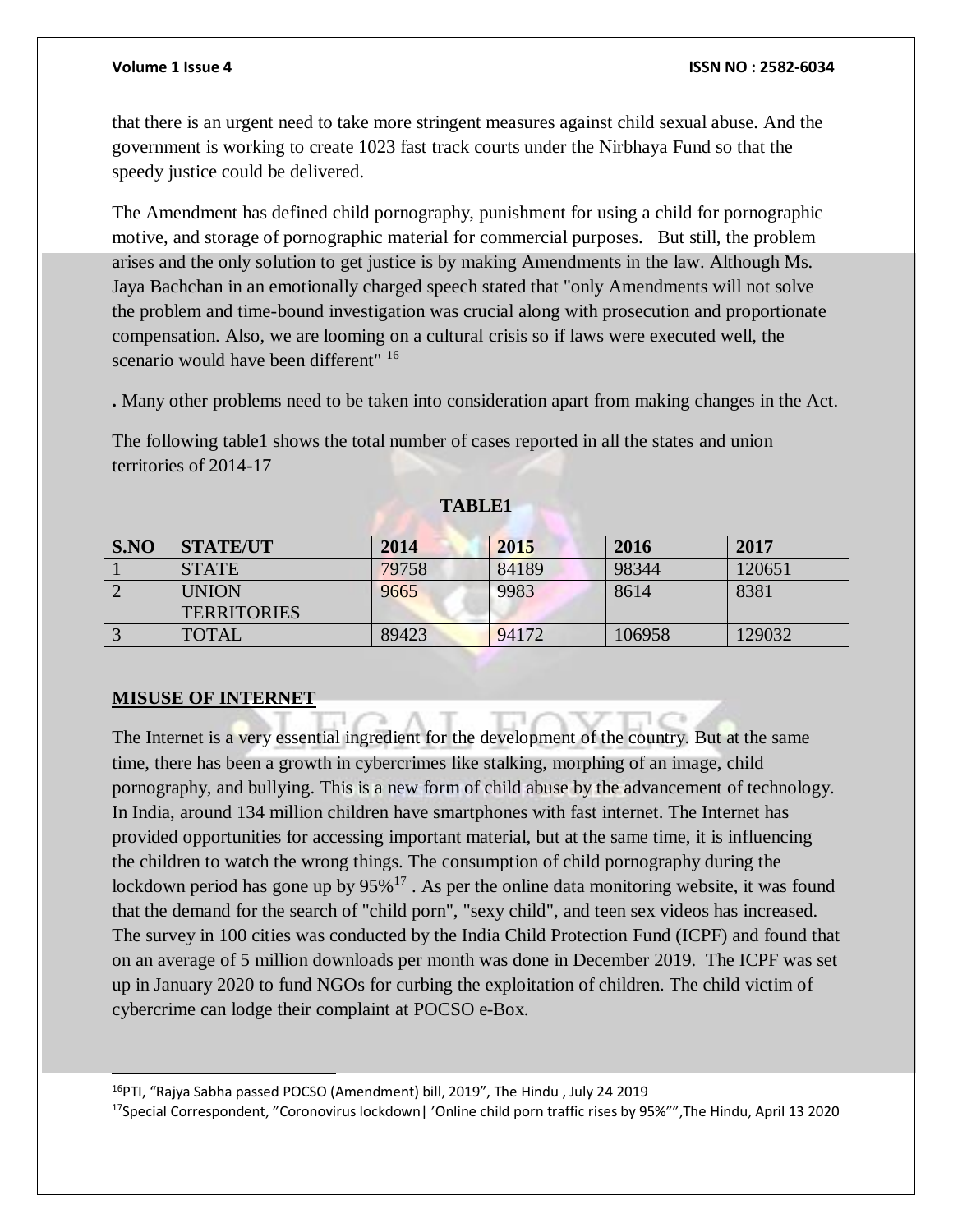$\overline{a}$ 

Due to increase in the number of child pornography, there is a need to make some amendments in the IT Act<sup>18</sup>. And also the Internet Service Provider (ISP's) must take active participation in detecting and blocking Child Sexual Abuse Material from the websites. According to Cyber Peace Foundation Founder Vineet Kumar, "cyberspace has no boundaries hence the offensive can be originated from any country. What is missing is the support and cooperation of countries in cracking the crime.

## **FAMILY PRESSURE: A BARRIER IN THE JUSTICE**

Family plays an essential role in the upbringing and development of the child. They are the safest and secure place for the child but it is sorrowful to say that now a day's families are failing to provide such environments to the children. According to the reports, the crime related to POCSO is generally conducted by the known persons of the child such as neighbours and family members. But due to the societal image and status, problem families generally manipulate the child and convince them to convert hostile. As a result, perpetrators are not charged for their offences and get another chance to exploit the life of the child.

According to the research report, it is declared that "many families prefer the settlement procedure by taking money offered by the accused rather than going to court for the sake of justice. Also, it was found that the families are threatened to not to approach the police and maintain silence in the matter as a result the child rapists walk away freely due to the hostile witness<sup>19</sup>. Therefore the families are also barriers in getting justice to the child as they always suppress the child and advise them to compromise.

# **LESS FAST TRACK COURT: AN ISSUE FOR THE NATION**

The legal maxim "Justice delayed is justice denied" means that the judicial remedy is available but is not given time to the person. The reason behind the delay in justice is less number of courts. Currently, only 664 fast track courts are operating. According to the report of NCRB 2016 that there were1.33 Lakh rape cases and 90,205 POCSO cases that are pending. Although the government is planning to establish 1023 fast track courts for POCSO and rape victims<sup>20</sup>

. Even under the POCSO Act 2012, it has been mentioned that every district should have an exclusive court to deal with sexual offences. However, the delay in the trial is because of a lack of seriousness on the part of the state. The state must take all the necessary steps and make provisions for such protection.

<sup>&</sup>lt;sup>18</sup> Press Trust Of India, "RS panel calls for mandatory monitoring apps on all devices to curb child pornography", Hindustan Times, January25 2020

 $19$ AneeshaBedi, "Intimidation, family pressure: when child rapists walk free due to hostile witnesses", Hindustan times, December 30,2018

<sup>&</sup>lt;sup>20</sup>PTI, "For speedy trial of 1.66 lakh rape, POCSO cases, govt to set up 1023 spl fast-track courts", Economic times, September 15 2019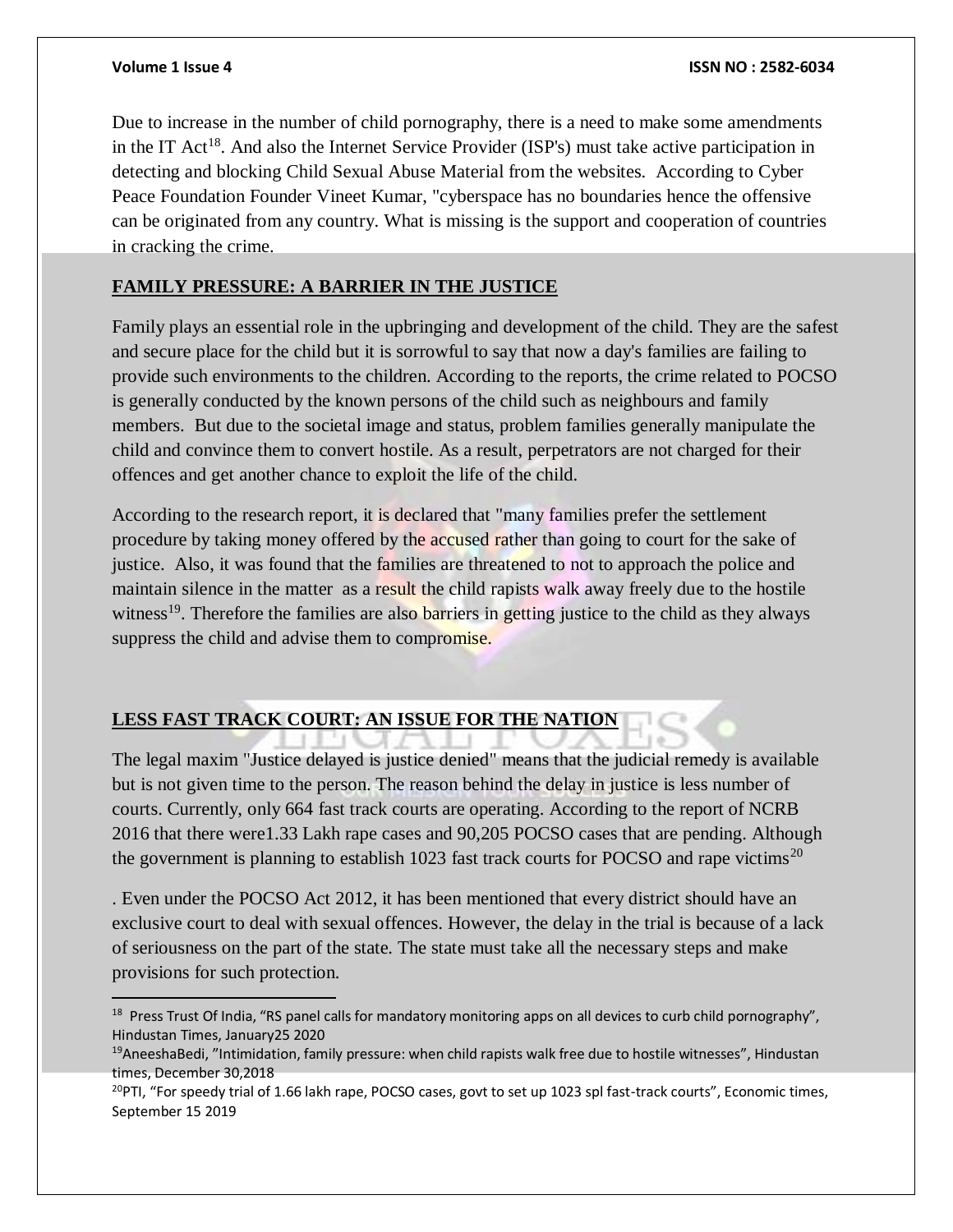POCSO Act mandates that the investigation should be completed within two months and trial in six months. To ensure the fast and speedy justice there has been a provision to establish special courts in the districts where the cases registered exceed 100. The department of justice in law ministry will control and monitor the trial of each fast track court connected to the National Judicial Data Grid (NJDG).

## **AGE OF CONSENT OR REDEFINING OF "CHILD"**

Under the POCSO Act, the word "child" has been defined as any minor below the age of 18 years will be treated as a child. But it has been observed that because of change in a social and cultural environment in recent times, the teenagers are intelligent and sensible enough to understand the complexity and the implications of their conduct. Many countries like the USA, China, Japan, Canada, Australia, Europe, and Russia fall under the list where the age of consent is below 16 years. According to the UN convention, the Rights of the child might be protected up to 18<sup>21</sup>

As per the POCSO Act, any sexual relationship with a person below 18 years will constitute a statutory sexual offence and is punishable under the Act. Justice V Parthiban suggested reducing the age of the child from 18- 16 years under the POCSO Act. The NCRB report shows that half of the cases are registered under the police are dealing with the age of 16- 18 years old children, are consensual. These cases are reported at the behest of girl's parents who disapprove of the conduct of the teenager. Now the question arises that whether the teenager is capable of giving free consent?

Few provisions of laws are suitable and relevant like any action done by a child of 7-12 years would not be considered as an offence because they are not matured enough to judge the nature or consequences of their conduct. But if the activity is conducted with mutual consent between 16-18 years should not be punished. However, it is an issue of a broader deliberation and the removal of cases of consensual sex under POCSO will help the police to divert its attention towards the serious matter. Madras high court has redefined the age of a child as 16 instead of 18 years. The reason behind it is to prevent from rigorous punishment in case of mutual consent.

# **WLL DEATH PENALTY BE A SOURCE OF TERROR**

POCSO Act 2012 is a comprehensive law to protect children from sexual offences. But it is disappointing to say that the number of cases from 2008 to 2018 has increased by six times as a result the central government has passed an Amendment Bill 2019. The Bill imposed a severe

<sup>&</sup>lt;sup>21</sup> RK VIJ, "India should consider lowering the age of consent", Hindustan Times, May 07 2019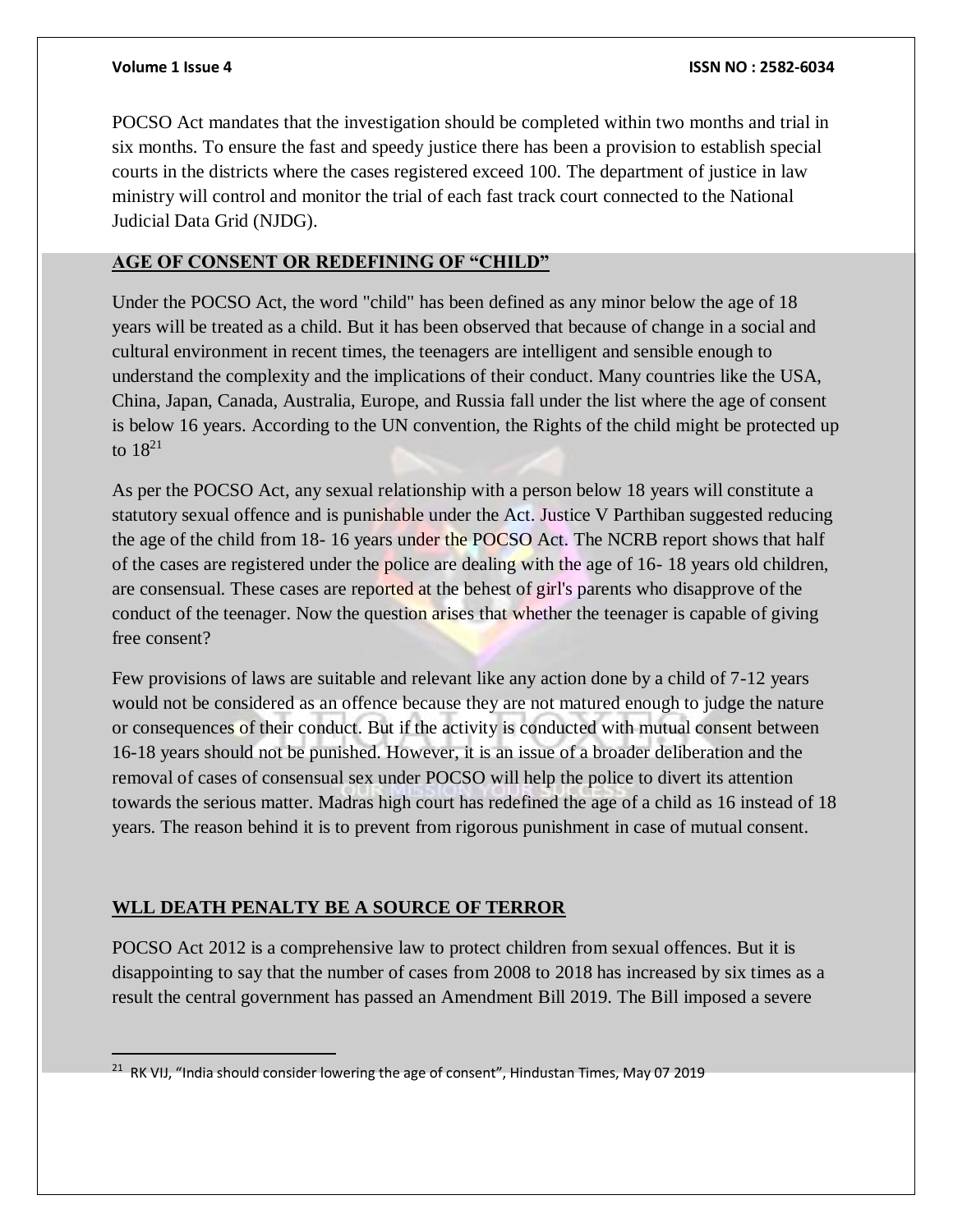l

punishment on the perpetrator like an increase in imprisonment punishment and death penalty in case of aggravated sexual assault and aggravated penetrative sexual assault.

The death penalty is capital punishment mentioned in the criminal judicial system. The objective behind such punishment is to create deterrence against heinous crimes. Under POCSO Amendment Bill 2019 the death penalty can be given in the case of aggravated sexual assault which leads to the death of the child or any assault during natural calamity. But the question arises will is the death penalty a source of deterrence in society?

According to EnakshiGanguly of the HAQ HT Correspondent,<sup>22</sup> said, "The death penalty does not necessarily be effective to give justice, but the rightful conviction has shown to bring these cases down. And the capital punishment (death penalty) will inversely, endanger more lives"

According to Shailabh Kumar, lawyer and co-director of HAQ: Centre for child rights, a death penalty could reduce the registration of several cases and may discourage the people to approach courts due to its slow proceedings. And can cause harm to the victim or the witness of the case

# **LACK OF AWARENESS IN THE PUBLIC**

. Child sexual abuse is a menace in the society Vis-a Vis Judicial perceptive and no law will be effective until and unless the citizens of the nation are aware of it. POCSO Act 2012 was introduced to eradicate heinous crimes of sexual abuse against children, the responsibility was assigned to National Commission for Protection of Child Rights (NCPCR) and State Commission for Protection of Child Rights (SCPCR). The commission includes NGOs, social workers, experts, or persons of psychology. The motive behind this collaboration is to create and spread knowledge of the POCSO Act 2012. It will help the children to develop and make them aware of "bad and good touch."

Usually, it is seen that sexual abuse of children begins from the family, whereby the relatives, elders, neighbours are involved in such offences. Due to family and external obligations, children hesitate to deliver their information to their parents. Even if they do, the matter was suppressed down and advice to compromise by forgetting the situation. It is important to make the family members aware of their fundamental duties.<sup>23</sup>, and their responsibilities towards their child. Such offences not only destroy the child physically but also mentally and emotionally. A child of tender age is unable to differentiate the touch as good or bad. Therefore the guardian, parents must take all the steps and make their kids aware of "bad and good touch". The children can be guided through animated educational short movies, cartoons to make them understand the abuse they prone to at their age. They should be aware of the child helpline number to report and give details of the sexual abuse when parents try to suppress them. This will make them attentive and confident to share their matters with their parents. In 2012, under POCSO the touch and non-

 $^{22}$ HT Correspondent, "Union cabinet clear death penalty under POCSO Act", Hindustan Times, July 10 2019  $23$ The constitution law 1950, art 50(A)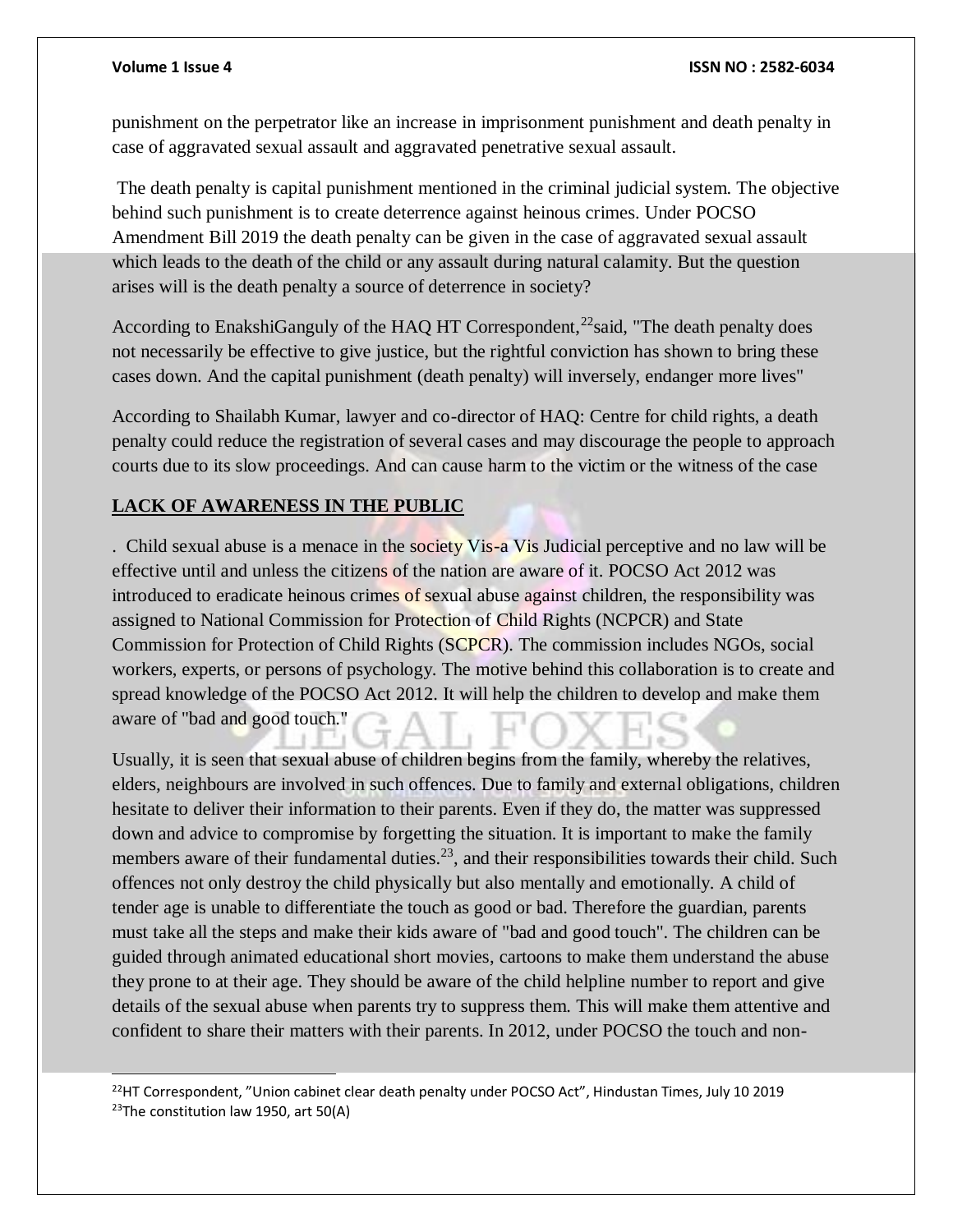touch behavior has been included in the ambit of sexual abuse. Even the sections of IPC<sup>24</sup> are also included in the act to crack down on child abuse. CBSE affiliated schools shall be training on good touch<sup>25</sup>.

.SmritiIrani also mentioned in the parliament that the students of CBSE- affiliated schools will be given classes on "good and bad touch" along with them the training session will be organized for the teachers also.

According to NCRB, a total of 14913 cases were registered in 2015among which Uttar Pradesh was at the top of the list with 3078 cases. The national council of education research and training suggested Centre and state government carry a list to deal with such cases. Teachers must take efforts to educate students and help them to differentiate between "good and bad touch".

Justice Oka stated that it's high time to evaluate the procedural lapses which are causing suppression of victims and denial of justice. Many children don't even understand what happened with them so they silently suffer the pain. Also, the mothers of the victim are scared to report the case as they don't want to demolish their statutes in society. Principal District and session judge P. Sreesudha has said that every citizen should contribute his mites for the establishment of a society free from crime. Additional District Judge Goutham Prasad stated that it was the responsibility of lawyers and officers to generate awareness among the public about the act and its values and repercussions of the crime.

SarojiniHembram (BJP Member) supported the bill and said that media and television were negatively impacting the minds of children. She said the schools should take an initiative to guide the students "about good and bad touch" and should work for providing them selfdeference training.

KahkashanPerween (JDU) also supported the bill and called for awareness campaigns to reach every woman and child. She also suggested joining hands with the ministry of information & broadcasting as television and social media are playing a vital role.

The central government and state government shall provide periodic training including orientation programme, educate them regarding their responsibility, to guide them to protect themselves and to make them aware about child helpline services number -1098. The intensive courses should be available for the police officers and forensic experts for building their skills and capacities in their respective roles.

## **SUGGESTION**

l

<sup>24</sup>The Indian Penal Code(45 of 1860), s.375; s.376; s.377; s.67

<sup>25</sup>Vaibhavjha, "Noida kids educated on good touch, bad touch", Hindustan Times, July 08 2017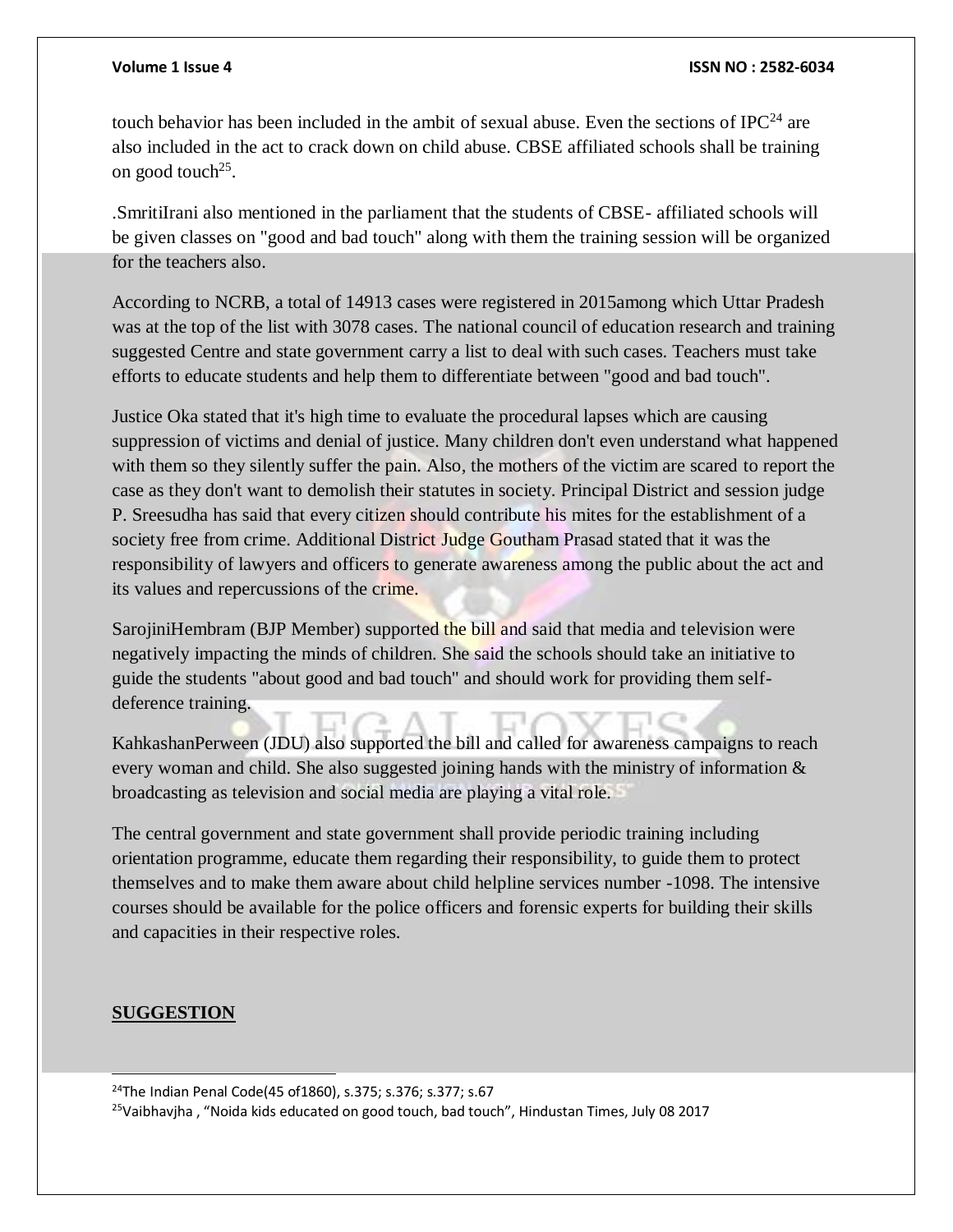Child sexual abuse is a disgraceful crime against a child, society, and also against humanity. It is a sensitive matter which needs the attention of all the people including the government. It is an alarming situation for the whole country and requires the necessary steps to eliminate such heinous crimes. There is an urgent call to make amendments under the IT Act and monitor the cybercrime-related issues, especially during the pandemic situation. Also, the law will be successful only when the government monitors and apply the concept of mandatory reporting. Along with creating awareness in the public about the POCSO act and their fundamental duties mentioned under Art50 (A). The government should implement more fast track courts for speedy justice and should provide counseling to teenagers. I would suggest taking active participation in recording or informing such crimes. And negligence of such heinous crimes may result in disobedience of law. Both Judiciary and society need to work together to eradicate such crimes from our society and make it a friendly environment for the children.

### **CONCLUSION**

POCSO Act of 2012 was enacted to protect children from sexual offences and maintain their dignity and security in society. The Act imposes penalty against the perpetrator and provides compensation to the victim. The cases under the POCSO Act should be settled down by the Fast track courts and their identity will not be disclosed as per the guidelines of the Supreme Court. After the amendment under the POCSO Act, the laws made were more stringent and helpful for the victims. The amendment increased the punishment level and introduced child pornography under POCSO Bill 2019. The government has taken many steps to control sexual offences against children. Ministry of home affairs and ministry of women and children's development have issued many advisories to take necessary steps and including detection, registration, and investigation of crime against a child. Certainly, some loopholes make the law inefficient. To rule out the inefficiencies of law the government is planning to launch a cybercrime portal which helps in curbing social media problems. Thus the scope of the research is that it helps in identifying the POCSO cases and Penalty in the law. It also helps the government to take effective steps to reduce and make timely amendments in the law

### **REFERENCE**

[https://www.business-standard.com/article/pti-stories/hc-suggests-amendments-to-pocso-act](https://www.business-standard.com/article/pti-stories/hc-suggests-amendments-to-pocso-act-over-consensual-sex-after-16-years-of-age-119042700373_1.html)[over-consensual-sex-after-16-years-of-age-119042700373\\_1.html](https://www.business-standard.com/article/pti-stories/hc-suggests-amendments-to-pocso-act-over-consensual-sex-after-16-years-of-age-119042700373_1.html)

<https://www.barandbench.com/news/madras-high-court-consensual-sex-16-years-pocso>

<https://wcd.nic.in/policies/child-marriage-restraint-act1929>

<https://www.humanium.org/en/declaration-rights-child-2/>